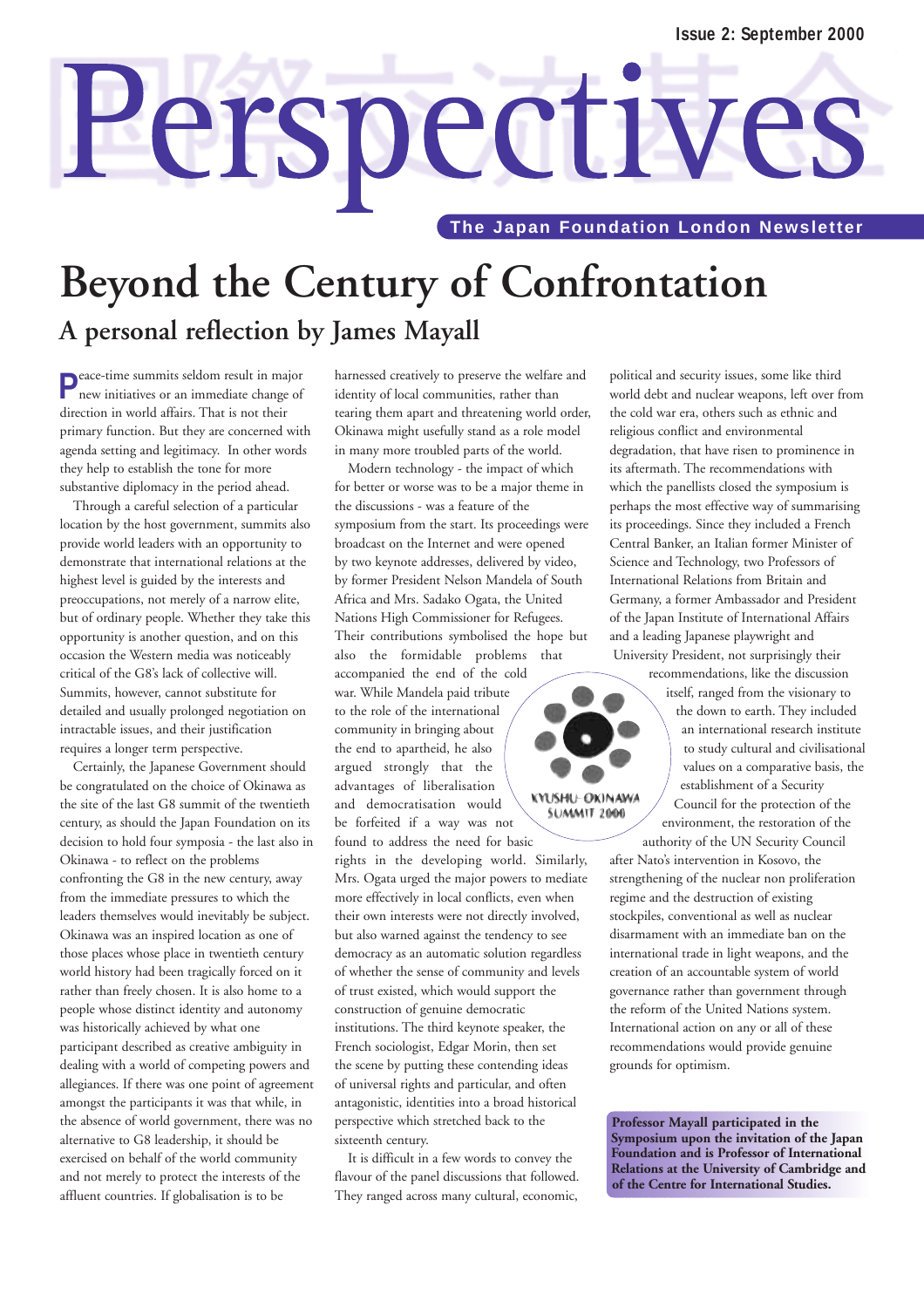# **Japan 2001 Update**

## **Travelling exhibitions from the Japan Foundation Collection**

**In the last issue we gave you brief details about the three travelling exhibitions that are available for loan during the JAPAN 2001 period.**

#### **Painting for Joy: New Japanese Paintings in the 1990s**

This exhibition is the Japan Foundation's first attempt to

present contemporary art in a travelling exhibition abroad. It features 37 works by nine Japanese artists all of whom were born in the late 1950s and early 60s and who began to achieve prominence up to and during the 1990s. Takashi Murakami and Makoto Aida were forerunners in Japanese contemporary art and Taro Chiezo and Miran Fukuda are both internationally known. Many of the works are representative of the times in which the artists lived and each share a desire to establish the fertility of painting as a form and to retain communication between work and viewer. The exhibition depicts a great variety of styles and a broad range of topic and subject matter. The artists are: Makoto Aida, Yoshitaka Echizenya, Miran Fukuda, Takanobu Kobayashi, Naofumi Maruyama, Takashi Murakami, Yoshitomo Nara, Nobuhiko Nukata and Taro Chiezo.

The exhibition requires about 60 linear metres and catalogues are available free of charge. Further details and loan requests, contact Junko Takekawa.





**In the White Room II by Yoshitomo Nara**

#### **Work 1991-1995**

This exhibition is a collection of 63 panels by the photographer, George Hashiguchi in which he has photographed and interviewed people representing different occupations within Japanese society. The panels are designed to be viewed along with the catalogue (provided free of charge) which gives descriptions in English of the working lives of the people interviewed, their feelings about their job, their dreams and their aspirations. The exhibition covers an interesting cross section of occupations that make up the rich myriad of Japanese society, from miso brewer and food sample modeler to mortuary cosmetologist, from deep-sea diver to schoolteacher, from construction worker to tatami maker.

18 panels 56 x 65 cms. 45 panels 65 x 85.5 cms. Further details and loan requests to Stephen McEnally.

#### **Japanese Manga Exhibition**

The manga comic boom is now gaining ground in the UK. This exhibition takes us back to the roots of Japan's manga culture with a magnificent compilation of drawings by leading Japanese manga artists that have appeared in magazines over the years. It shows the wide variety in style and



**Subtitle Calligrapher, TADA Junko**

narrative of this unique aspect of Japanese culture and offers a rare chance to see the works of such a large number of manga exponents in one exhibition.

Size: 150 linear metres. 350 x 400 sq metres. Catalogue available free of charge. Further details and loan requests to Junko Takekawa.

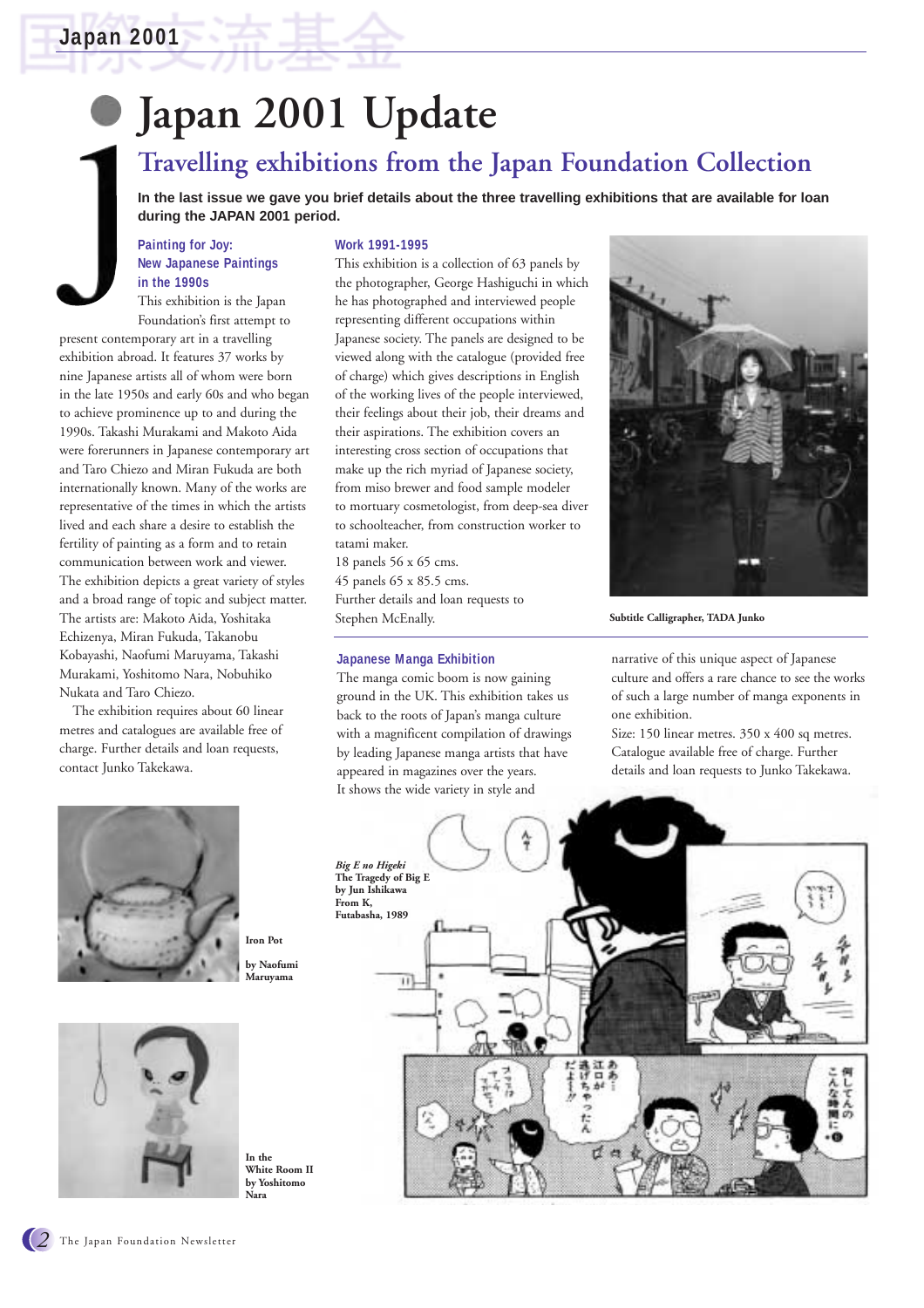## **SPOTLIGHT**

## **Exhibition of Shinto Art at the British Museum**

**One of the flagship events that we shall be co-organising and supporting is an exhibition of Shinto Art to be held at the British Museum during the three-month period September to December 2001. Victor Harris, Keeper of the Museum's Department of Japanese Antiquities and Curator of the exhibition, gives us a preview.** 

Following the success of two exhibitions showing the arts associated with major oriental religions, Arts of Buddhism in 1985 and Hinduism in 1992, the British Museum is to be the venue for a major exhibition of Japanese arts associated with Shinto which is to open on 5 September 2001 as a part of JAPAN 2001.

The exhibition will show material borrowed by the Agency for Cultural Affairs from over seventy Japanese shrines, temples and museum collections, and will be funded largely by the Japan Foundation. It aims to demonstrate how Shinto has been the nurse and guardian to the arts and crafts through the ages.

There will be several sections presented in reverse chronological order as described here. The first room will be devoted to impressive wood sculptures and paintings of the Heian and Kamakura periods depicting both pure Shinto icons and their syncretic Buddhist hybrids. Shinto ritual is represented by painted screens showing seasonal festivals, and masks used in sacred dramas. The exhibition then progresses back through time to the

arrival of Buddhism in the 6th and 7th centuries, then the establishment of the creation myths and founding of the unified nation during the Kofun period, the significant early contacts with China in the Yayoi period, and finally the origins of Japanese culture during the Jomon period.

It is one of the remarkable aspects of Japanese culture that objects which may be several hundred or over a thousand years old have been



**Kasuga Deer Mandala (Kamakura period) Nara National Museum**

preserved and appear as new, illustrating a particular awareness of, and respect for the spiritual in material things at the heart of Shinto. This is strikingly evident during the Kofun period, particularly within iron production and high temperature kiln technology. The iron sword, the bronze mirror and jewel were then adopted as the *sanshu no shingi*, the

> sacred objects of Shinto. Fine examples are included in a section, which also includes ritual pottery and *haniwa* figures. Another section is devoted to *go shimpo*, the shrine treasures intended for the everyday symbolic use of the *kami*, and includes objects from daily life - clothing, arms and armour, and other equipment in near-perfect condition.

> Around the 3rd century BC, people arrived from the Asian mainland bringing agricultural and bronze technology. The first bronze bells, mirrors, and cutting weapons they brought were accorded a holy status, and have been found ritually buried in several early centres of power. Several bronze pieces of this period are decorated with hunting scenes. Others show aspects of the vital rice culture, which has influenced much of Shinto practice.

> Finally, Japan's Jomon culture which existed from at least 10,000 BC is represented by a large number of Jomon ceramics from early times through to late Jomon, including some of the mysterious 'flaming' pots, vessels decorated with human and animal forms, and complete figurines. Jomon peoples enjoyed largely peaceful and stable lives with an abundance of natural resources which

must have given rise to a sense of gratitude to nature. An appreciation of natural, even accidental, beauty - a step beyond Man's artifice - is considered as the basis for the Japaneseness of Japanese art. Thus we draw attention to the exquisite metallurgical phenomena of hue and texture of polished sword blades, and the enduring fascination of natural glaze on ceramics. **Victor Harris**

**Homestay UK** 

This is a core education project for JA 2001 and is jointly run by the Japan his is a core education project for JAPAN Festival Education Trust (JFET) and the Japan Foundation London Nihongo Centre. It will give learners of the Japanese language between the age of 11 to 19 the chance to spend the weekend with Japanese families living in the UK. We are grateful to the Daiwa Anglo-Japanese Foundation for their very generous and substantial grant towards the total cost of the project and also to the Nippon Club.

A pilot project was run in June and July this year in which 5 students between the ages of

12 and 17 each spent a weekend with a Japanese family. It was an opportunity to test the project before it goes live during JAPAN 2001 with far greater numbers of young learners keen to improve their Japanese. Participants in the pilot project were amazed at the benefits a single weekend could produce in giving them more confidence in speaking Japanese as well as teaching them so much about the Japanese way of life. One of the underlying aims of the programme is for it to be two way and Heidi Potter of the JFET was delighted at the opportunities it gave to the

Japanese host families to deepen their understanding of the UK and to make new and lasting friendships. In some cases plans were already underway for future visits to each other's homes.

If you would like to participate in the project, either as a potential host family or as a guest, please contact Kazuko Sato, Homestay UK Coordinator, at JFET. Tel: 020 7630 8696, Fax: 020 7931 8453 or e-mail her on hsuk@jfet.org.uk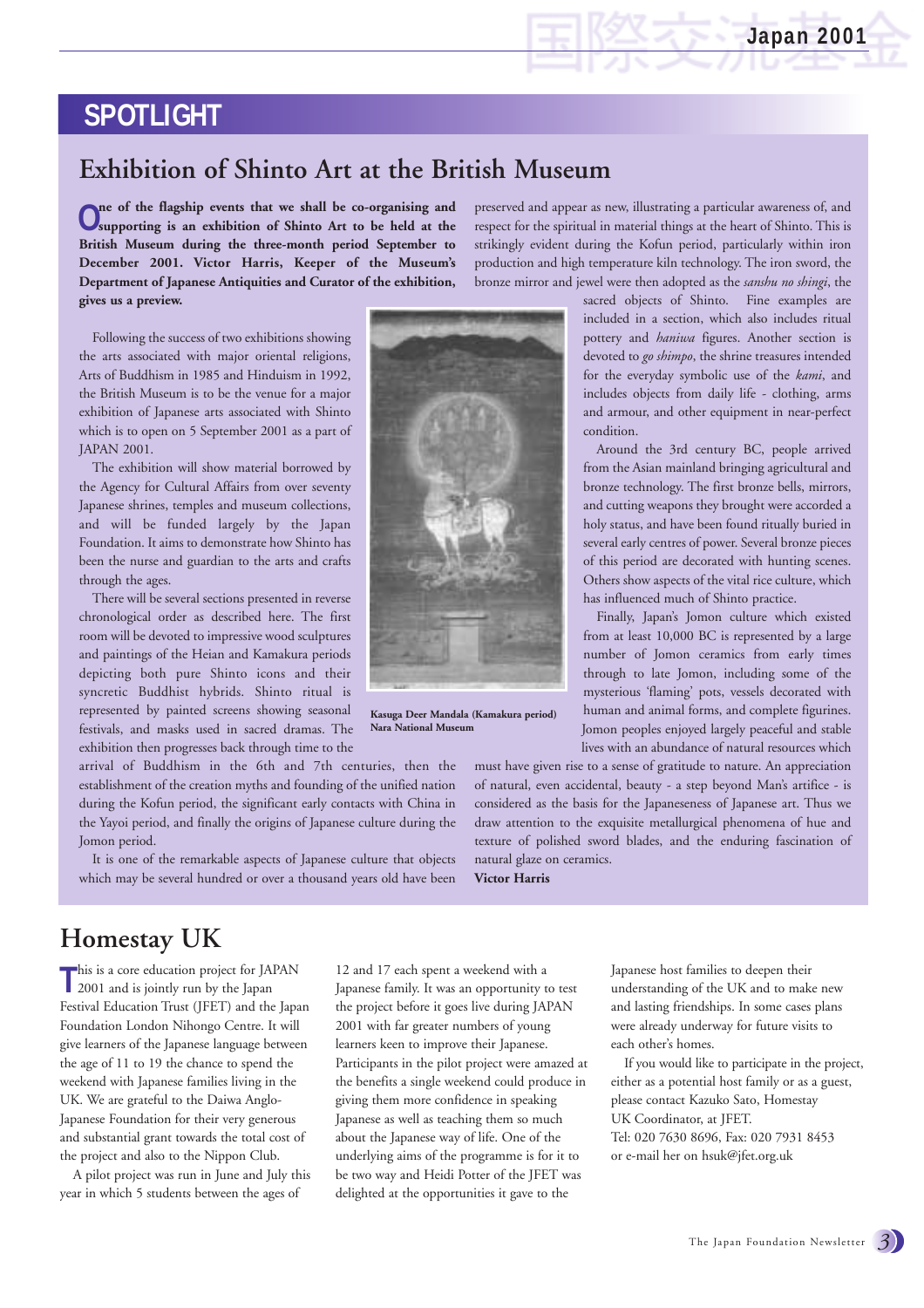# **Japan Foundation Grant Programmes 2001-02**

The following programmes for the<br>2001/2002 financial year are now available **he following programmes for the for application. All of them are for UK organisations except for the Fellowship Programme which is open to individuals who meet the criteria and the Film Production Support Programme which is open to individuals as well as organisations. Further details and application forms are available from this office except those for the Support Programmes for the Japanese Language. These are available from our London Language Centre (The Japan Foundation Nihongo Centre). The deadline for all applications is 1 December 2000. Results will be notified during April 2001:** 

#### **Support Programmes for Invitations to Japan**

#### **Fellowship Programme**

Our Fellowship Programme gives the opportunity to academics, arts and other professionals to visit Japan to pursue research in their field. As a rule a named affiliate in Japan is required at the time of application. The Fellowship comprises airfare, stipend to cover living expenses and other allowances. There are a number of categories within the Programme:

#### *1. Scholars and Researchers Category*

For academics working in the field of Japanese studies, the humanities and the social sciences. Duration of Fellowship: from (no less than) 2 to (no longer than) 12 months.

#### *2. Doctoral Candidates Category*

For candidates who are in the closing stages of their Ph.D. and who need to undertake fieldwork in Japan in order to complete their dissertation/thesis. Proof at the time of application that all other necessary requirements, bar completion of the thesis, have been fulfilled for the award of the Ph.D is needed from the candidate's supervisor. Duration of Fellowship: from (no less than) 4 to (no longer than) 14 months.

#### *3. Artists Category*

Artists means arts professionals in the widest sense e.g. writers, performing and visual artists, as well as arts administrators and academics. The category is for those wishing to pursue a particular creative project in Japan. Duration of Fellowship; from (no less than) 2 to (no longer than) 6 months.

#### *4. Cultural Property Specialists*

For specialists working in the preservation, restoration and repair of cultural properties. Duration of Fellowship; from (no less than) 2 to (no longer than) 6 months.

#### **Support Programmes for Japanese Studies**

#### **Visiting Professorship Programme for Japanese Studies**

This programme is designed to support institutions of higher education, research and cultural organisations planning to invite scholars from abroad (including Japan) from between one and six months to give courses related to Japan in the subject areas of the humanities and the social sciences. The grant covers the return airfare and a proportion of the direct project expenses.

#### **Staff Expansion Grant Programme for Japanese Studies**

For UK institutions of higher education, research and cultural organisations in order to enable them to expand faculty or library staffing in Japan-related areas in the humanities, the social sciences and the arts. Financial assistance is given for an initial three-year period and covers two thirds of the gross salary cost.

#### **Research/Conference/Seminar Grant Programme**

Grant assistance is provided towards joint research projects, conferences, seminars, workshops and intensive courses that are Japan-related **(to include study tours to Japan)** of up to 12 months duration.

Comparative research projects, including those within a global context are also considered. Higher education institutions, research and cultural organisations are eligible to apply and the project should not be the work of a single individual.

#### **Library Support Programme**

This programme is designed to promote and encourage research on Japan through the donation of Japan-related books and materials to the libraries of institutions of higher education, research organisations and to large public libraries that support departments and faculties of Japanese studies. Applications from individuals and from the commercial sector are not accepted. Applicants (libraries) should apply to a particular category within the programme depending upon the extent to which Japanese studies are conducted within the organisation.

#### **Visual Arts Exchange Programmes**

#### **Exhibitions Abroad Support Programme** Under this programme financial support is provided to museums and galleries in Japan and abroad that introduce Japanese art and culture overseas. Assistance is given in the form of subsidies on a cost-sharing basis towards the direct costs of holding the exhibition, but not for preliminary research and development.

#### **Grants Available for Participation in International Conferences**

#### **International Conferences outside Japan**

We are able to provide funds to Japanese specialists in the humanities, the social sciences and the arts who have been invited to chair, to give a paper or to give a keynote address, at an international conference or symposium outside Japan.

Assistance comprises the round trip economy-class airfare from Japan and help towards accommodation/living expenses for up to 7 days.

Applications need to be made by the Japanese invitee direct to our Head Office in Tokyo by 20 December of the year preceding the financial year into which the conference/ symposium falls. Applications are accepted after 20 December, subject to budget, and should be made 3 months before the conference.

#### **International Conferences in Japan**

If you have been invited to chair, present a paper or give a keynote address at an international conference/symposium (including academic meetings, workshops or lectures etc) in Japan it is possible for the conference organiser (university, academic society, arts group etc) to apply on your behalf to the Japan Foundation Head Office for grant assistance. The deadline is 20 December preceding the financial year in which the conference is due to be held but for conferences taking place in the latter half of the financial year (October to the following March) additional applications are accepted up to 30 June. Assistance takes the form of round-trip economy class airfare and a grant towards accommodation/living expenses up to 7 days.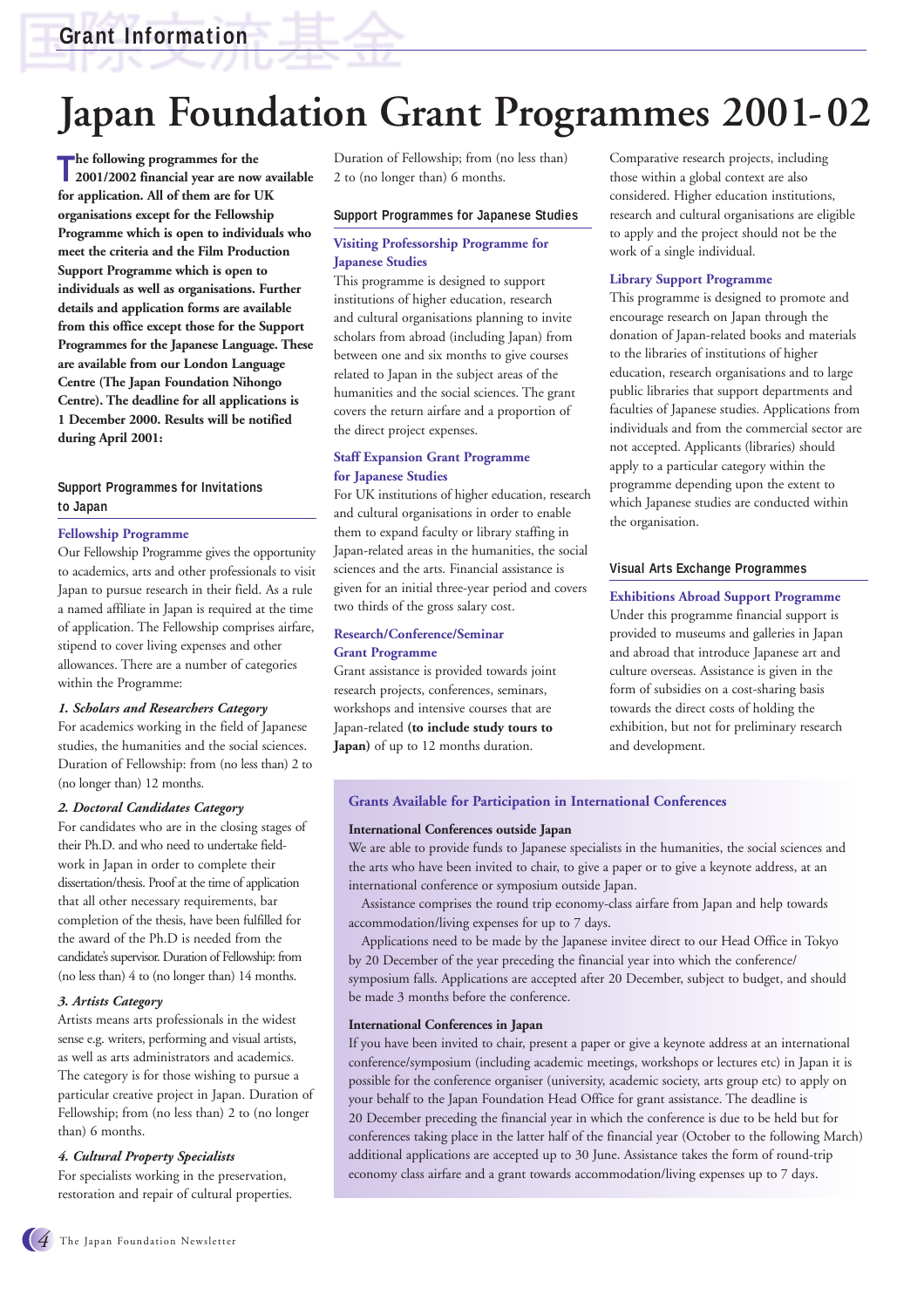#### **International Conference Programmes**

#### **Japan Europe Support Programme for Conferences and Symposiums**

Financial support is provided to institutions of higher education, research centres, think tanks and cultural organisations wishing to hold international conferences, symposiums or seminars that will promote a better understanding between Japan and Europe on common issues in the political, economic, social or cultural fields.

#### **Publication Exchange Programmes**

#### **Publication Assistance Programme**

Financial support is given to publishers only towards the publication of books on Japan written in languages other than Japanese. Fields covered include the humanities, the social sciences and the arts but exclude the natural sciences. The publication must take place within the 2001/ 2002 financial year and the grant awarded is a percentage of the direct publication costs.

#### **Translation Assistance Programme**

For publishers only and to encourage and support the translation and publication of quality works from the Japanese language. They must be translations of works on or about Japan in the humanities, the social sciences and the arts (excluding the social sciences). The programme offers financial support for part of the fees paid by the publisher to the translator.

#### **Audio-Visual Exchange Programmes**

#### **Film Production Support Programme**

Financial support is provided towards the production of films, TV programmes and other audio-visual materials that promote a deeper understanding of Japan and Japanese culture abroad. The programme is open to individuals as well as organisations with film making knowledge and experience and grant assistance takes the form of subsidies towards the production costs.

#### **Support Programmes for Japanese Language Instruction**

#### **Support Programme for Japanese Language Courses Abroad**

This programme is designed to help the creation of full-time teaching positions at universities, colleges or other higher educational institutions that run Japanese language courses and provides salary assistance for up to an initial three-year period.

#### **Japanese Speech Contest Support Programme** A grant towards the cost of prizes is given to those organisations planning to hold a Japanese language speech contest.

#### **Support Programme for Developing Networks of Japanese Language Teachers and Institutions**

A new programme designed to help overseas teachers' associations, academic societies, higher education and research institutions to develop networks of Japanese language teachers and institutions abroad through seminars, academic meetings, workshops and training courses.

#### **Training Programmes for Teachers of the Japanese Language**

These programmes are designed to provide teachers of the Japanese language both native as well as non-native speakers with the opportunity to improve their Japanese language skills and teaching methods by following a course at the Japan Foundation Japanese Language Institute, Urawa. Applications have to be made by the institution where the applicant teaches. There are three types of programme: The long term training programme (6 months) for teachers with less than five years Japanese language teaching experience; the short term training programme (2 months) for those with at least two years Japanese language teaching experience: and a one-month training programme in Japanese language teaching methods for Japanese nationals living abroad who have at least three years experience.

#### **Japanese Language Programmes for Specialists**

These programmes are offered at the Japan Foundation Japanese Language Institute, Kansai and are designed for those who need to improve their Japanese language ability for vocational and academic purposes. The courses are specifically constructed for each different vocational or academic speciality.

#### *1. Japanese Language Programmes for Librarians*

A six-month intensive training course in the Japanese language for librarians in educational and research institutions. A prescribed level of Japanese ability is required before application (equal to level three of the Japanese Language Proficiency Test). Priority is given to applications from developing countries but applicants from other countries are welcome to apply.

#### *2. Japanese Language Programme for Researchers*

A nine-month intensive training course for scholars and researchers in the social sciences and the humanities who need to improve their Japanese language ability for research purposes. A prescribed level of Japanese ability is required before application (equal to level three of the Japanese Language Proficiency Test).

**Grant Information Grant Information**

#### *3. Japanese Language Programme for Postgraduate Students*

A four-month intensive training course or a two-month summer course for postgraduate students in the social sciences or the humanities who wish to improve their Japanese language ability and already have a basic level of Japanese.

#### **Japanese Language Education Fellowship Programme**

For educational institutions and publishers wishing to send Japanese language specialists to carry out surveys or research in Japan for the development of Japanese language teaching materials, teaching methodology and for Japanese curriculum development.

#### **Assistance Programme for Japanese Language Teaching Materials**

For publishers and educational institutions that wish to produce and market resource materials for Japanese language instruction in the form of textbooks, dictionaries, a/v and computer assisted materials.

#### **Japanese Language Teaching Materials Donation Programme**

Under this programme educational institutions that offer regular courses in Japanese language may apply for a donation of a variety of teaching materials published and distributed in Japan. These can take the form of books, tapes, a/v materials etc.

#### **Grants available for the Performing Arts**

Should you wish to invite a Japanese performing arts group to this country, the Japanese group may apply direct to our Head Office in Tokyo for possible financial assistance. There are two programmes available depending on the size of the group.

For both programmes applications need to be made by 20 December 2000 but it is advisable to seek advice and more information about the programmes from this office before initiating application procedures.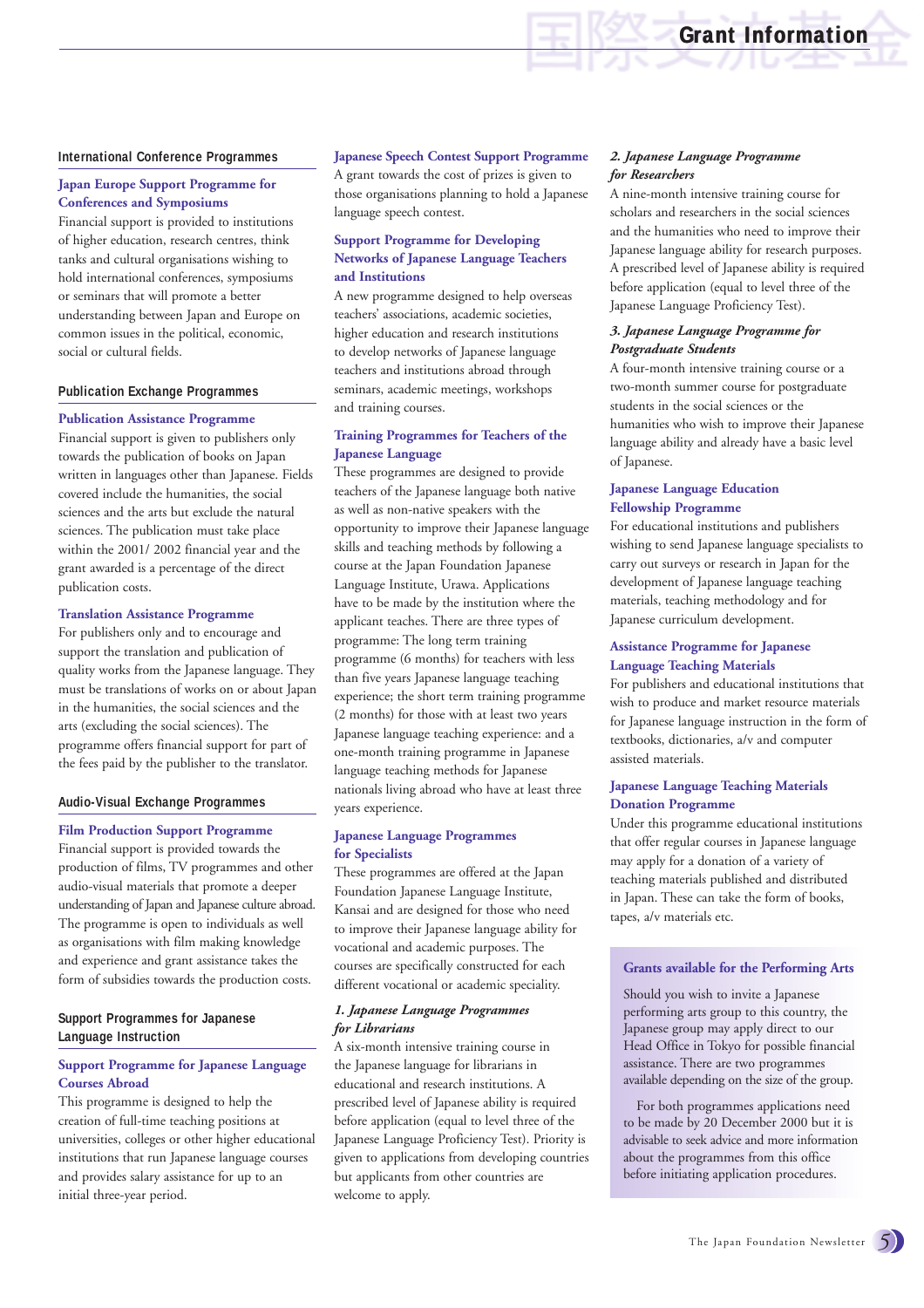### **Reviews**

#### **Book Review**

## **The Orient Strikes Back: A Global View of Cultural Display Joy Hendry**

**Oxford: Berg. 260pp, 43 B&W illus, 8 colour pages, bibliog, index. ISBN cloth: 185973 328 X: £42.99 paper: 1 85973 333 6: £14.99**

**A**t the end of the week in which Nomura Bank announced plans to buy the ailing British Millennium Dome and to turn it into a European theme park, it was a pleasure to sit down and read Joy Hendry's latest book which deals with the nature of various forms of cultural display. The book is also an interesting response to the most current of anthropological theory in which the doomsayers of the late 1980s and 1990s ('the end of anthropology is nigh') have had to admit that they still write ethnography. The saving of the subject, it seems, lies in our increasing globalization: if we as scholars can free ourselves from thinking about national boundaries and follow people as they travel the world then we have found an appropriate subject matter or, at the least, one that has not yet been deconstructed out of existence.

However, to make the leap from doing anthropology in what were taken to be small bounded communities to exploring a global phenomenon is one that many anthropologists have yet to make; instead anthropology has taken to looking at the global through its local manifestations. In contrast, Joy Hendry appears to have successfully crossed that divide by beginning with a global topic and then following it through to a particular place: Japan.

Hendry's book is concerned with an increasingly global phenomenon whose roots might be found in the pre-modern era of empires, the cultural display of Others. In The Orient Strikes Back, Hendry charts not only the changes in how 'we' view the world and its peoples, but also how 'they' have taken to viewing themselves and 'us'. As a specialist of Japan, Hendry uses her experience of Japanese theme parks as the starting and end points for a discussion that takes in the world: do theme parks which see themselves either as heritage sites or as a way of displaying other parts of the world constitute just a late capitalist obsession with identity, hegemony and making

money or are they about a different way of constituting the world than that of our Victorian ancestors who proudly displayed 'savages'? Is the world increasingly being presented as fantasy, or, as Baudrillard would have it, a meaningless simulacrum; or might we find something of 'amusement' and yet importance in these sites? Hendry comes down on the side of the latter, asking if an understanding of places like EPCOT Center in Florida's Disneyland or Tivoli Gardens in Japan might not act as a way out of the dead-end into which post-modern anthropological theory has painted itself. In short, rather than worrying about lost authenticity, we should be asking what is the power,

indeed the magic, that is to be found in the 'making' of places for both entertainment and educational purposes?

As with her earlier book, Wrapping Culture (1993), Hendry's main agenda is to ask a rather old-fashioned, yet still important, question: what does studying Others teach us about ourselves? Within this framework Japan becomes not a unique oddity, but rather an example of human diversity as do all the wonderfully various theme parks, cultural heritage sites and museums which Hendry describes. Non-specialists could read this book for the single purpose of learning how widespread and diverse theme parks have become. Specialists will find in it insight into how a global ethnography might be carried out. It is well served by many plates, which offer the reader glimpses into all these sites, and by Hendry's prose style which remains,



**The Japanese version of the Tivoli Gardens (above), creatively copied from the original with 'Old Copenhagen' instead of an 'Oriental' section, is close to the historical part of Kurashiki (below). This combination of an excursion back in time with a visit to a reconstructed European pleasure park is typical of the range of amusements available in contemporary Japan.**



as always, lucid and cogent. This is a book to read and enjoy. Teachers of anthropology, Japanese studies, museum and tourism studies, will want to add it to their reading lists.

#### **Dr D P Martinez Department of Anthropology, SOAS, University of London**

The book has received a grant under the Japan Foundation Publication Assistance Grant Programme and will be published on 23 October.

Professor Hendry will be talking about the book at the Daiwa Anglo-Japanese Foundation on 25 October as part of the monthly UK-Japan Seminar Series "Bridging the Millennium" in association with the Japan Society.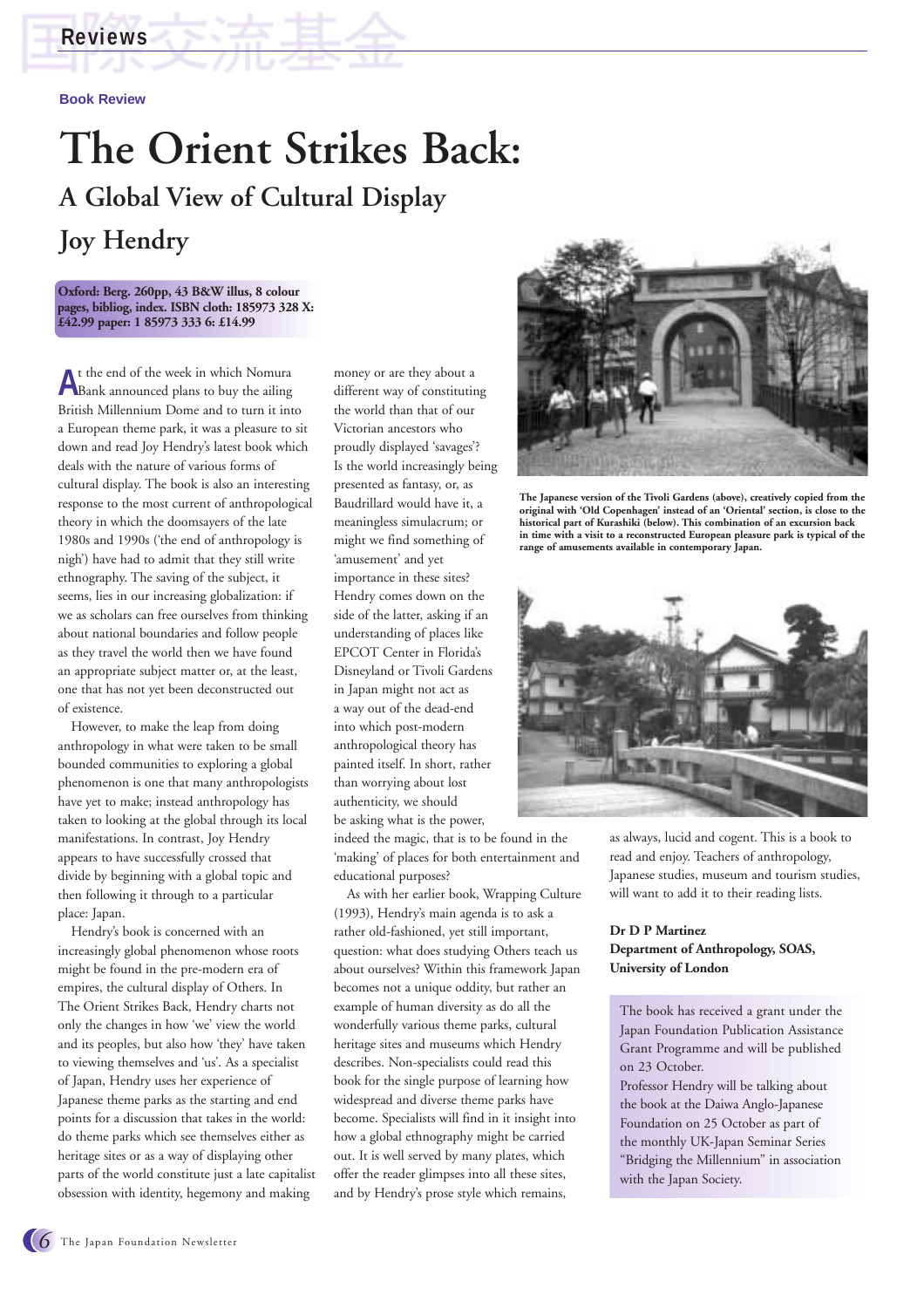**Film Review**

## **Gaea Girls Documentary**

**Director Kim Longinotto, Jano Williams Production Company: Vixen Films Editor and Sound: Brian Tagg 106 minutes. 35 mm Colour**

This is the latest masterpiece from the<br>
Longinotto/Williams team. It had its UK This is the latest masterpiece from the premier at the Edinburgh Film Festival in August to much-deserved critical acclaim, and the Japan Foundation is delighted to have given it a grant under its Film Production Support Programme. Exploring the world of female wrestling in Japan, it centres on the fortunes of the Gaea Group, a training house for young Japanese women wrestlers, successfully shattering the image of submissiveness, restraint and diffidence that so often forms the western stereotype of Japanese women.

Like all good documentaries, the real narrative emerges slowly and reveals itself to be the story of Takeuchi, one of the raw recruits who has to pass a number of gruelling and punishing test bouts to prove that she is worthy of making her professional debut. If the show piece of the film is the top girl Nagayo Chigusa's defence of her title against Lioness Aska, where losing her title bout will lead to the loss of her name and "reduce her to zero", the heart of the film lies in the young Takeuchi's desperation to impress her coach and promoter. Outside the ring she is shy and good-natured but inside it she is transformed into a ball of determined aggression and energy. For deep down she knows that she lacks the natural strength and weight to attain her goal… The moving subtext is that these women are not just fighting for glory, but for identity. As Takeuchi remarks, "When I am in the ring I can show my anger and frustration… I can become someone who is noticed. I want to be someone". *Gaea Girls* is a film in which brutality and anguish are circumscribed with decorum, and where courage and determination both frighten and inspire.

Longinotto and Williams are a unique team. They excel in detached observation refraining from casting judgement on their subject. There are no interviews to camera nor is there commentary. "In our films we want the people to express their own feelings, we act as a vehicle as they let us into their lives. In *Gaea Girls*



**Satomura Meiko wins her fight**

the story unfolded as we filmed it".

Indeed this was the stuff of their previous collaborations beginning with *Eat the Kimono*, a film about Hanayagi Genshu, the Japanese dancer and activist and her lonely and passionate battle against discrimination. Says Longinotto, "I was determined to make a film about her because she seemed to break all the conventions. The film was meant to be one off but I was hooked". After that she met Kazuko Hohki with whom she made *The Good Wife of Tokyo*, a film about love and marriage in Japan "an excuse really to show Japanese women breaking all the rules and to show how strong and full of humour and life they were". There followed *Dream Girls* about Takarazuka and *Shinjuku Boys* depicting the pain and joy in the lives of boys who had been born women.

And now the wrestlers in *Gaea Girls* whom Williams describes as "fighting to make their dreams come true" "All the subjects of our documentaries have moved me and I hope that watching these films viewers will understand that underneath the cultural differences we have so much in common".

**Reviews**

*Gaea Girls* was shown at the New Zealand Film Festival in July, and has been at the Toronto International and other venues in Canada during September. In October it is going to the Chicago International, to Pasadena, to the DOCtober in Los Angeles and to Ireland (Dublin and Cork).

It will play during the 7th Sheffield International Documentary Festival October 16-22 at the Showroom Cinema 15, Paternoster Row, Sheffield S1 2BX after which it will go on a national tour between November and January 2001.

Those interested in attending the Sheffield festival should phone 0114 276 5141 or fax 0114 272 1849. For full details on the whole festival programme, including the national tour, visit the festival website; www.sidf.co.uk It will also be shown on the BBC in early

2001. Don't miss it!

**Editor**

| Dates for your Diary        |      |                                                                                                                                                                                                                           |
|-----------------------------|------|---------------------------------------------------------------------------------------------------------------------------------------------------------------------------------------------------------------------------|
| September 2000              |      | 2001/2002 Programme Guidelines and application forms available                                                                                                                                                            |
| 19 September –<br>4 October |      | Japan Foundation Secondary Schoolteachers' Study Tour to Japan                                                                                                                                                            |
| 12 October                  |      | Deadline for receipt of applications for the Japanese Language<br>Proficiency Test 2000                                                                                                                                   |
| 24 October                  | 5.30 | Lecture by Professor Hidenori Fujita, Dean Graduate School of<br>Education, University of Tokyo and by Professor Geoff Whitty,<br>Director Institute of Education, University of London. At the<br>Institute of Education |
| 25 October                  | 6.00 | Lecture by Professor Hidenori Fujita at the University<br>of Birmingham. See article on back page for details.                                                                                                            |
| 1 December                  |      | Deadline for receipt of applications for the 2001/2002<br><b>Grant Programmes</b>                                                                                                                                         |
| 3 December                  |      | Japanese Language Proficiency Test 2000                                                                                                                                                                                   |